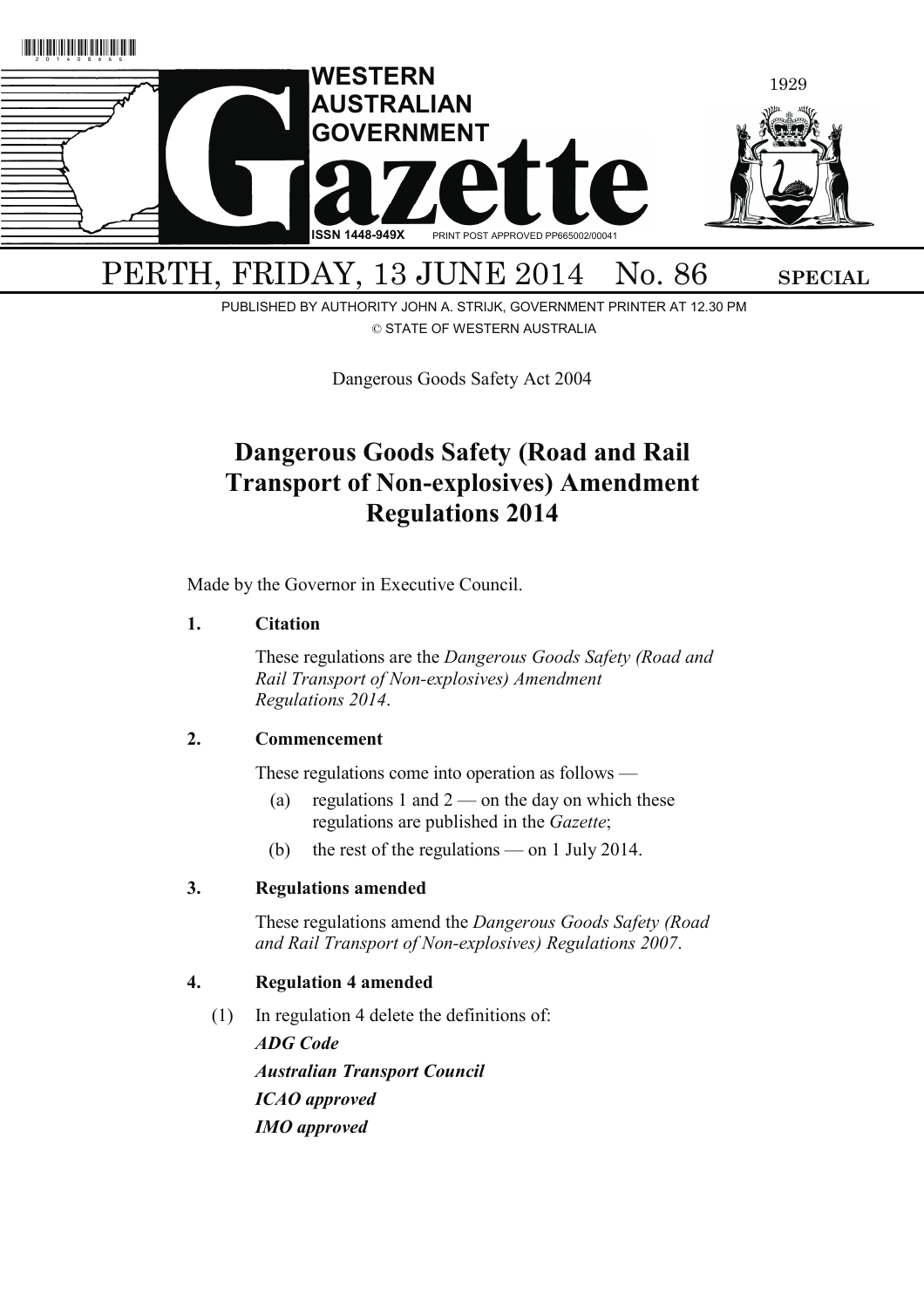**r. 4**

*model subordinate law placard load transport unit* 

(2) In regulation 4 insert in alphabetical order:

*ADG Code* means the *Australian Code for the Transport of Dangerous Goods by Road and Rail*, Seventh edition, 2007, published by the National Transport Commission (ISBN 1 921168 57 9) (also called the Australian Dangerous Goods Code) including (for the avoidance of doubt) its appendices, and incorporating the amendments set out in the Transport of Dangerous Goods Laws Amendment Package No. 2 Schedules 3 and 4 approved by the Standing Council on Transport and Infrastructure on 15 November 2013;

#### *cargo transport unit* means —

- (a) a road transport tank, or freight, vehicle; or
- (b) a railway transport tank, or freight, wagon; or
- (c) a portable tank; or
- (d) a bulk container; or
- (e) a freight container; or
- (f) an MEGC;

*ICAO approved* means approved in accordance with the ICAO Technical Instructions;

*ICAO Technical Instructions* means the *Technical Instructions for the Safe Transport of Dangerous Goods by Air* published by the International Civil Aviation Organisation;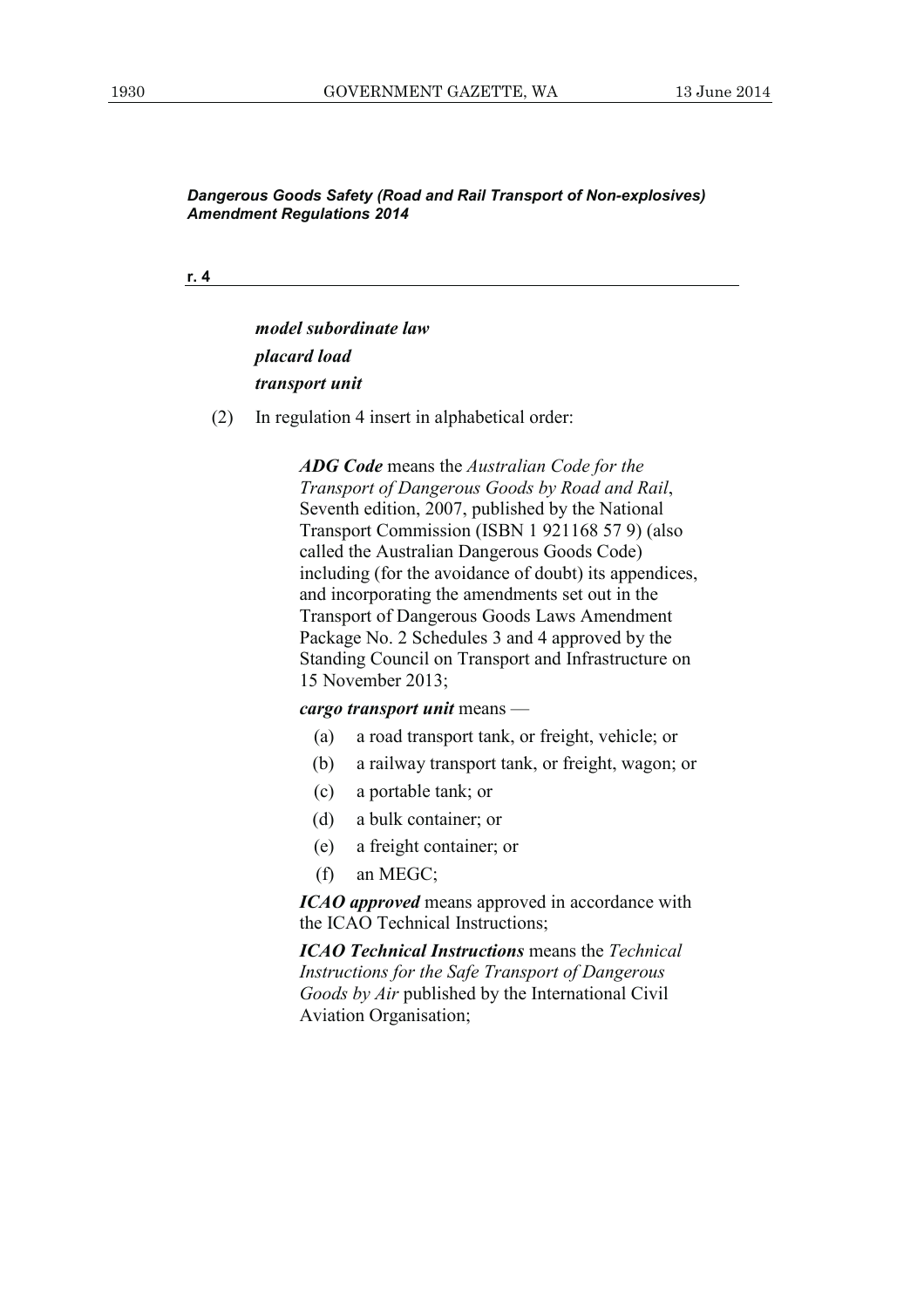**r. 4**

*IMDG Code* means the *IMDG Code, International Maritime Dangerous Goods Code*, 2012 Edition, incorporating Amendment 36-12 (ISBN 978-92-801-1561-1);

*IMO approved* means approved in accordance with the IMDG Code;

*model subordinate law* means the Model Subordinate Law on the Transport of Dangerous Goods by Road or Rail set out in Schedule 2 to the *National Transport Commission (Model Legislation — Transport of Dangerous Goods by Road or Rail) Regulations 2007* (Commonwealth), as that Schedule is in force from time to time;

*placard load* means a load that contains dangerous goods and that must be placarded under regulation 110;

*Standing Council on Transport and Infrastructure* means the council of Commonwealth, New Zealand, State, Australian Capital Territory and Northern Territory Ministers, established on 11 June 1993 as the Australian Transport Council and subsequently restructured as the Standing Council on Transport and Infrastructure, but constituted so that it consists of only one Minister representing each of the Commonwealth, the States, the Australian Capital Territory and the Northern Territory;

- (3) In regulation 4 in the definition of *Competent Authorities Panel* delete paragraph (b) and insert:
	- (b) is appointed by the Standing Council on Transport and Infrastructure;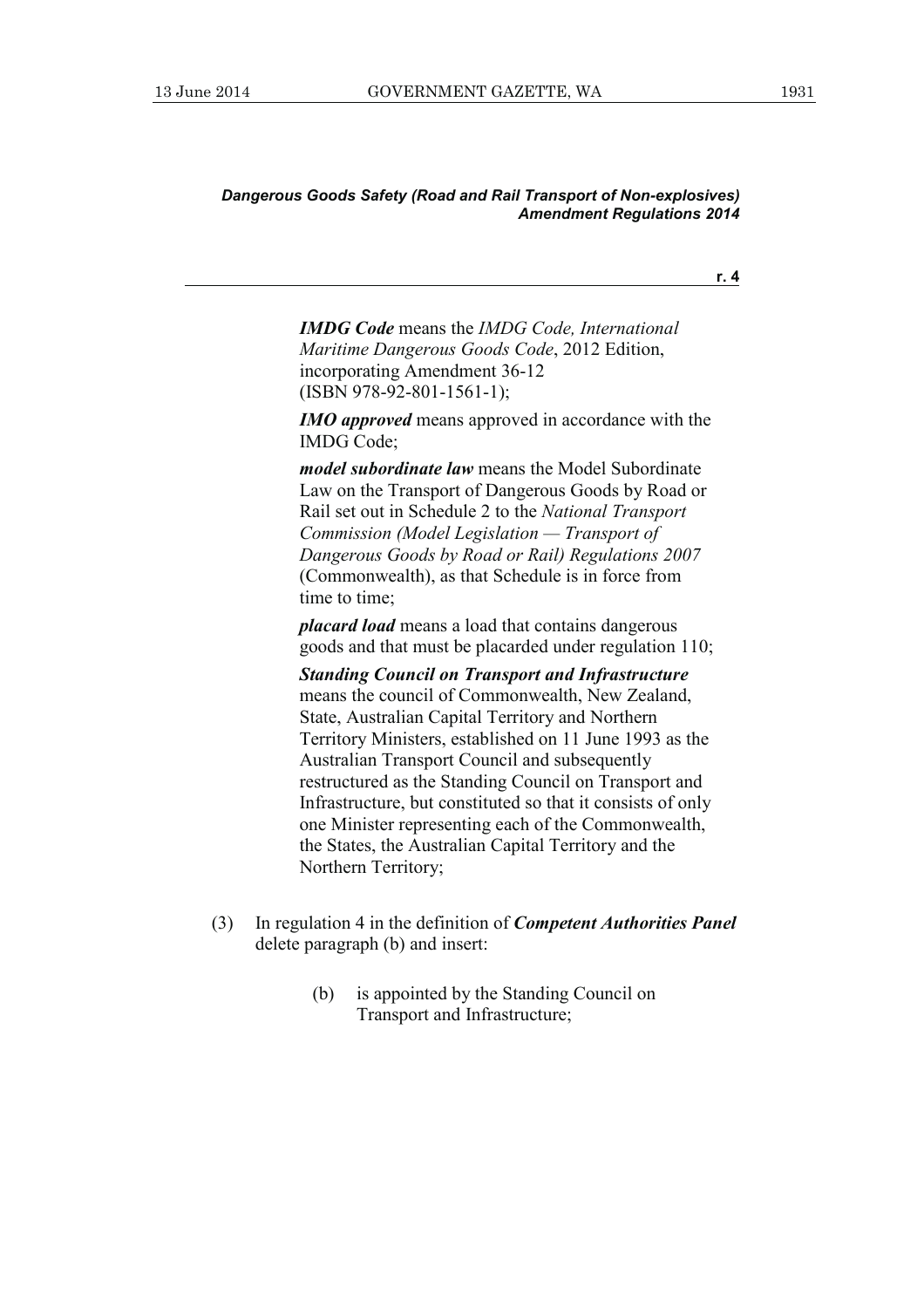**r. 5**

#### **5. Regulation 12 amended**

In regulation 12(2) delete "of dangerous goods" ( $1<sup>st</sup>$  occurrence) and insert:

that contains dangerous goods

# **6. Regulation 13 amended**

Delete regulation 13(a) and insert:

 (a) that are in a consignment where the aggregate quantity of dangerous goods is less than the quantity for which an inner package is required by the ADG Code to be marked with a proper shipping name or the technical name of the substance (ADG Code 5.2.1.8); or

# **7. Regulation 14 amended**

After regulation 14(1)(d) insert:

(da) handling fumigated cargo transport units;

#### **8. Regulation 18 amended**

In regulation 18(a) after "same" insert:

cargo

# **9. Regulation 37 deleted**

Delete regulation 37.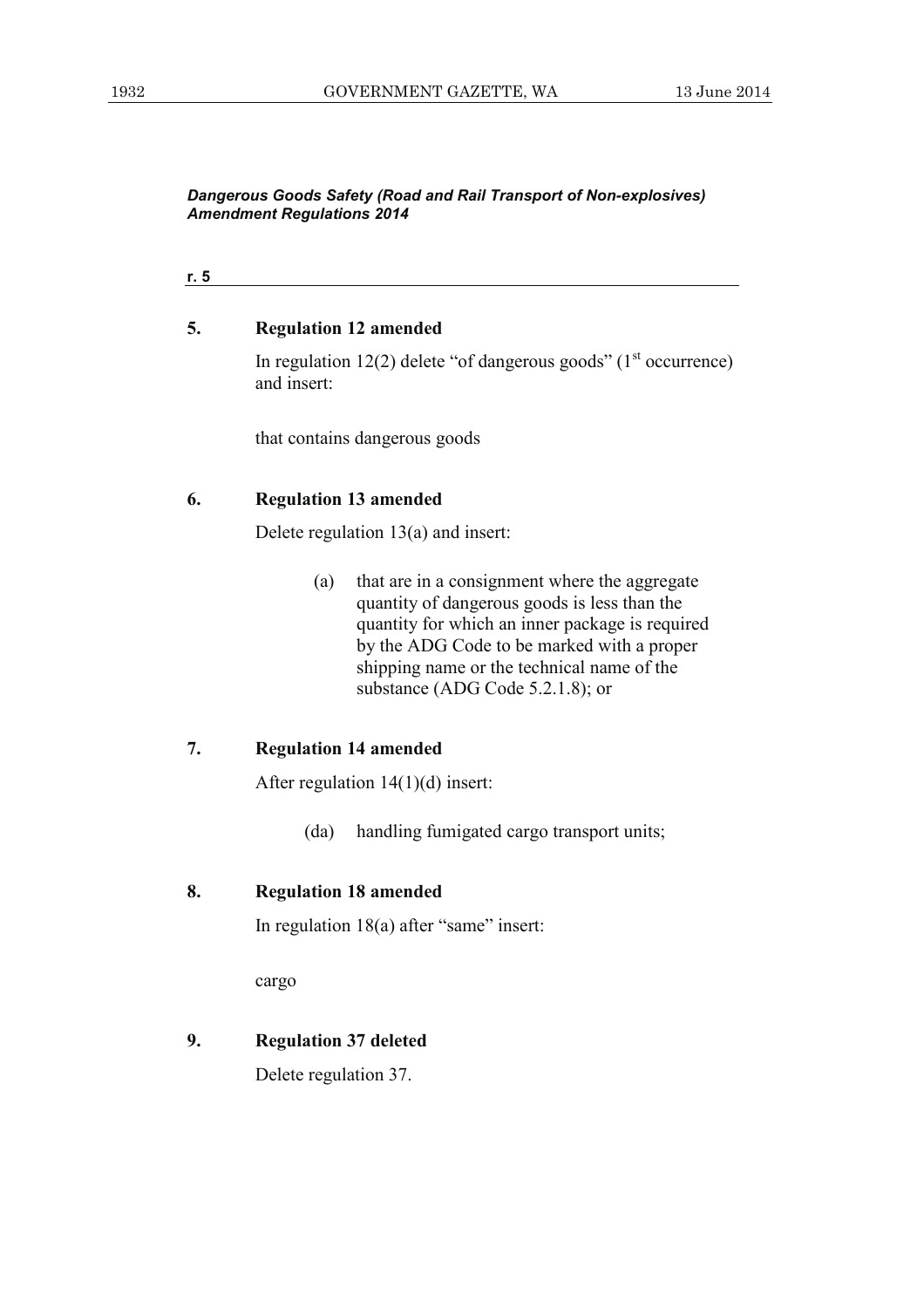**r. 10**

#### **10. Regulation 38 amended**

In regulation 38(a) and (b) before "transport unit" insert:

cargo

# **11. Regulation 106 amended**

(1) In regulation 106(1) before "transport unit" insert:

cargo

- (2) Delete regulation 106(3) and insert:
	- (3) An overpack is *appropriately marked* if it is marked and labelled in accordance with —
		- (a) the ADG Code section 5.1.2; or
		- (b) if the overpack is transported only as part of a retail distribution load, the ADG Code section 7.3.3.

#### **12. Regulation 107 amended**

- (1) In regulation 107 delete the penalty.
- (2) After regulation 107(3) insert:
	- (3A) Subregulation (3) does not apply if the marking or labelling of the package complies with the requirements of the ICAO Technical Instructions or the IMDG Code with respect to the contents of the package.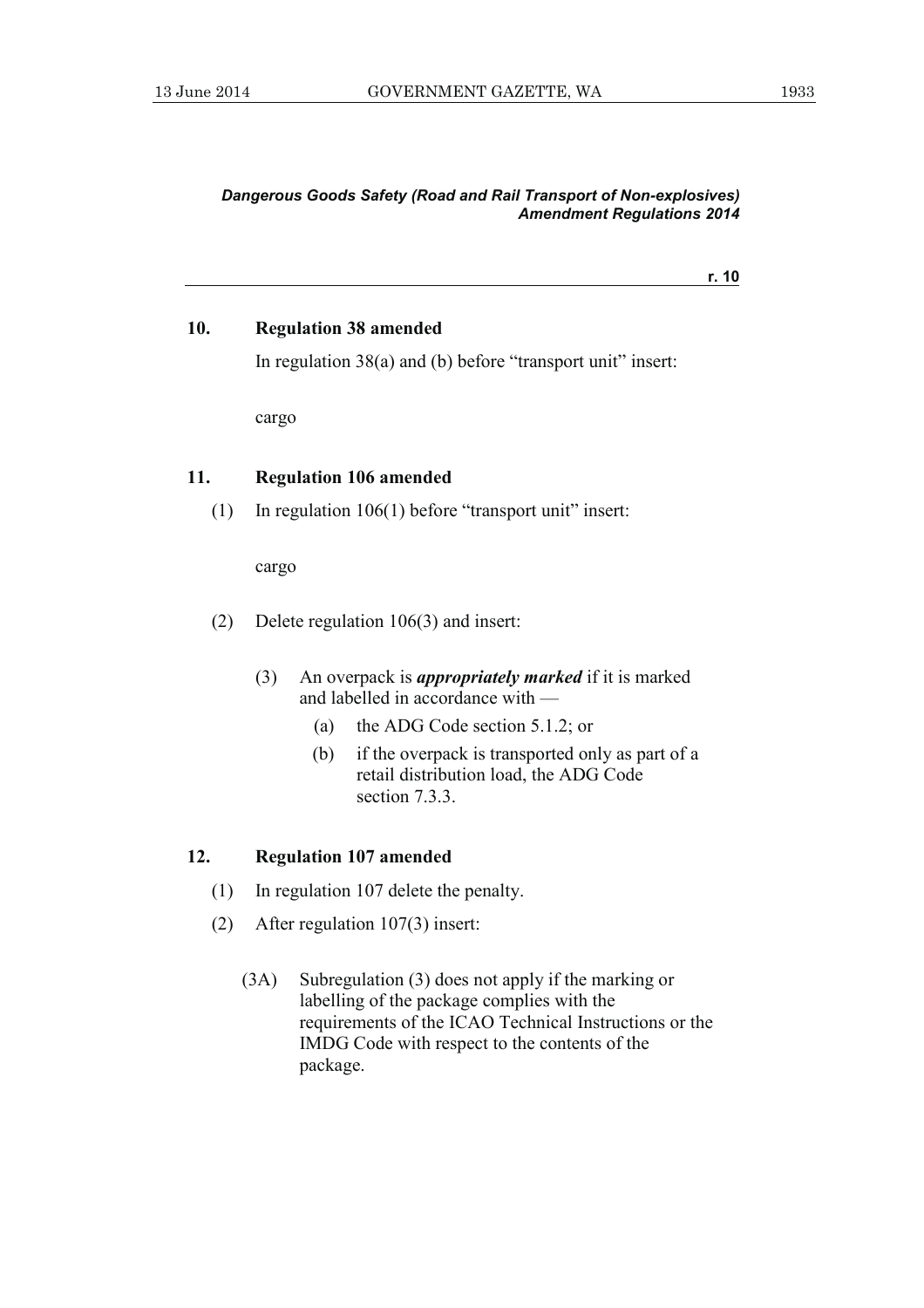#### **r. 13**

 (3B) A reference to a label in this regulation includes a reference to a placard.

Penalty for an offence under this regulation:

- (a) for large packaging or overpack a fine of \$5 000;
- (b) in any other case a fine of \$1 500.

#### **13. Regulation 108 amended**

- (1) In regulation 108 delete the penalty.
- (2) After regulation 108(3) insert:
	- (4) Subregulation (3) does not apply if the marking or labelling of the package complies with the requirements of the ICAO Technical Instructions or the IMDG Code with respect to the contents of the package.
	- (5) A reference to a label in this regulation includes a reference to a placard.

Penalty for an offence under this regulation:

- (a) for large packaging or overpack a fine of \$5 000;
- (b) in any other case a fine of \$1 500.

#### **14. Regulation 109 amended**

- (1) In regulation 109 delete the penalty.
- (2) After regulation 109(3) insert:
	- (4) Subregulation (3) does not apply if the marking or labelling of the package complies with the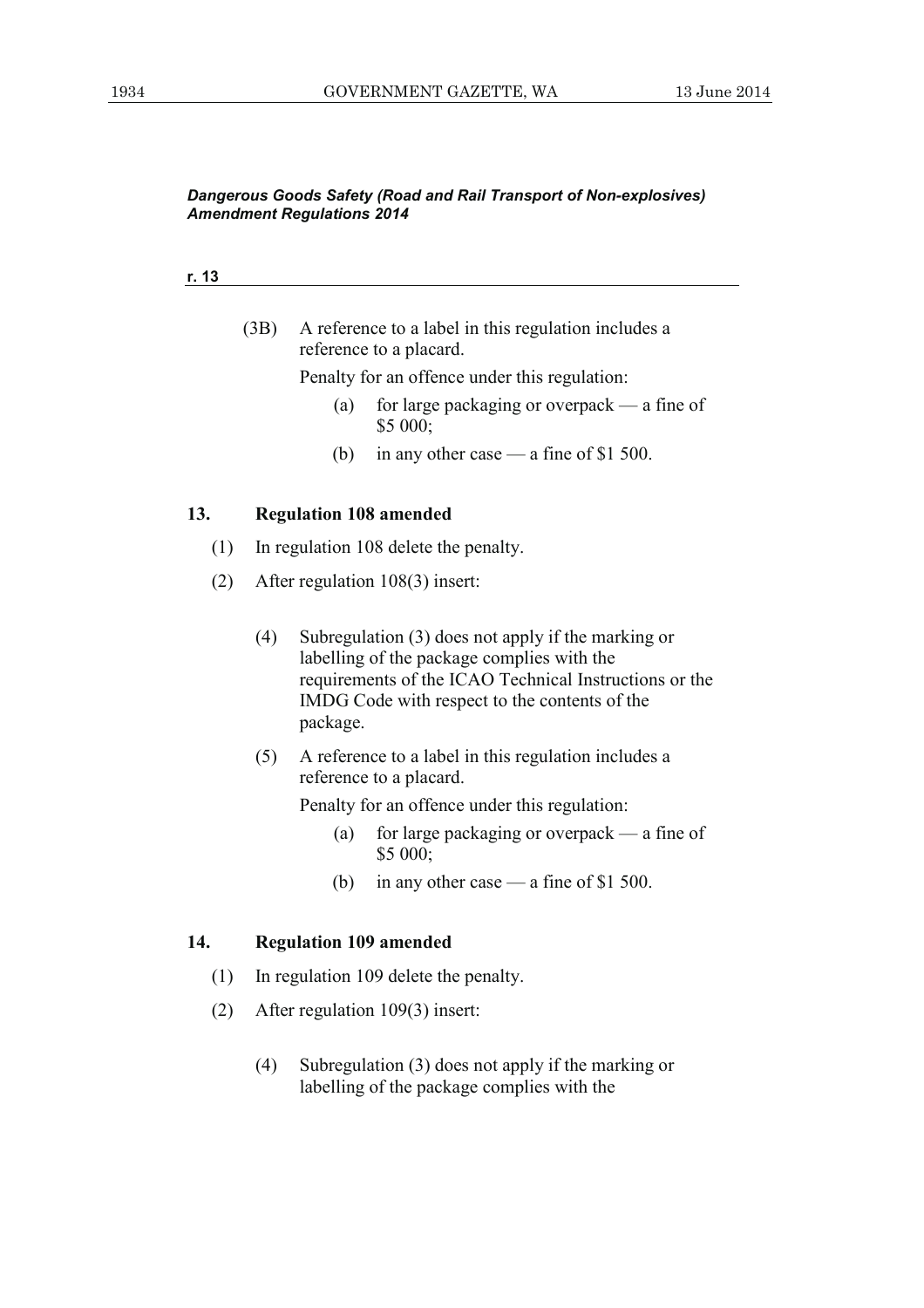**r. 15**

requirements of the ICAO Technical Instructions or the IMDG Code with respect to the contents of the package.

 (5) A reference to a label in this regulation includes a reference to a placard.

Penalty for an offence under this regulation:

- (a) for large packaging or overpack a fine of \$5 000;
- (b) in any other case a fine of \$1 500.

#### **15. Regulation 110 amended**

 In regulation 110(1) delete "of dangerous goods"  $(1<sup>st</sup> occurrence)$  and insert:

that contains dangerous goods

# **16. Regulation 111 amended**

In regulation 111(1) delete "of dangerous goods" and insert:

that contains dangerous goods

# **17. Regulation 112 amended**

(1) In regulation 112(3) before "transport unit" insert:

cargo

(2) In regulation 112 delete the penalty.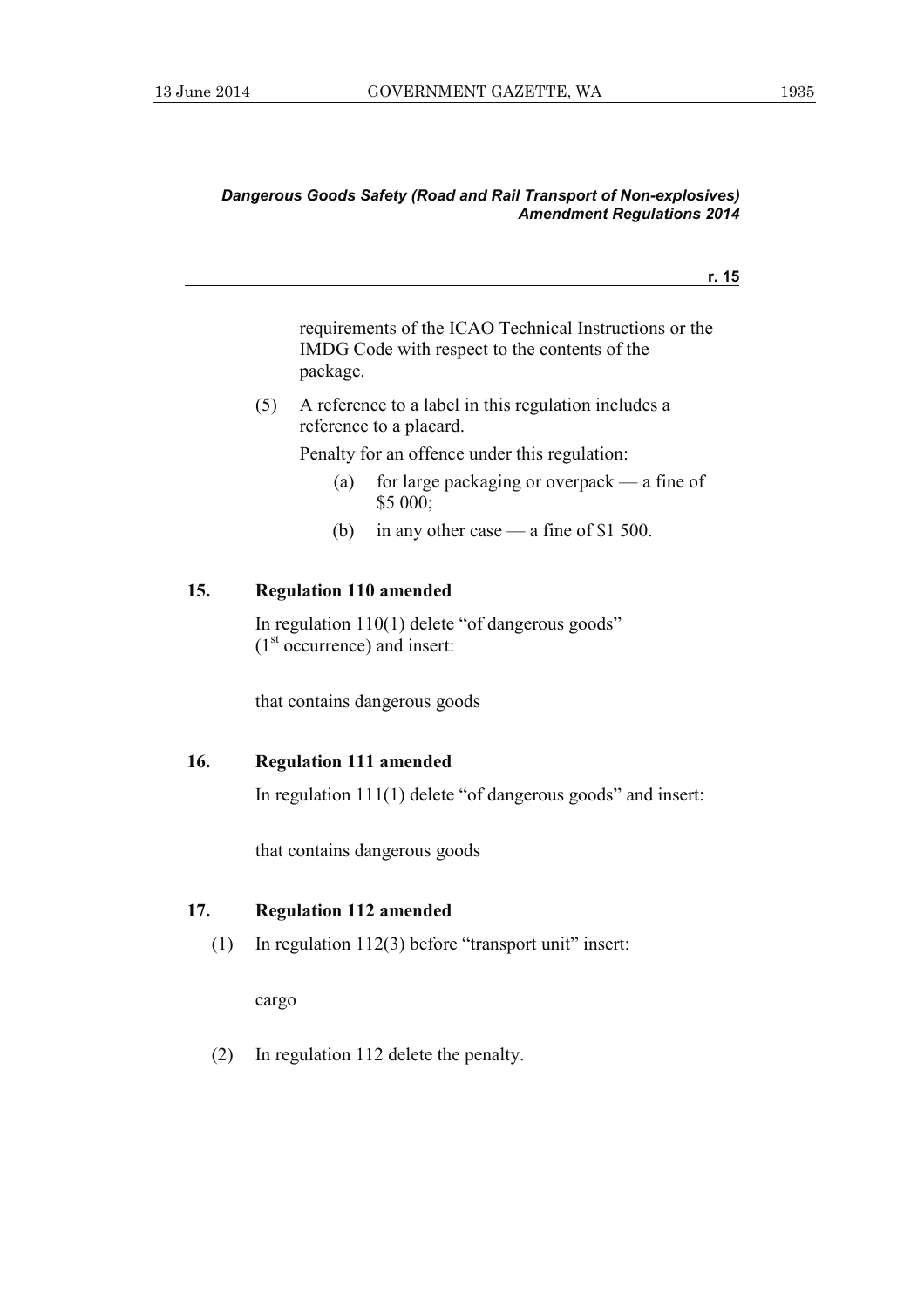#### **r. 18**

- (3) After regulation 112(3) insert:
	- (4) Subregulation (3) does not apply if the placarding of the cargo transport unit complies with the requirements of the ICAO Technical Instructions or the IMDG Code with respect to the contents of the cargo transport unit.

 Penalty for an offence under this regulation: a fine of \$10 000.

#### **18. Regulation 113 amended**

- (1) In regulation 113 delete the penalty.
- (2) After regulation 113(3) insert:
	- (4) Subregulation (3) does not apply if the placarding of the load complies with the requirements of the ICAO Technical Instructions or the IMDG Code with respect to the contents of the load.

## **19. Regulation 114 amended**

 (1) In regulation 114(3) before "transport unit" (each occurrence) insert:

cargo

(2) In regulation 114 delete the penalty.

Penalty for an offence under this regulation: a fine of \$10 000.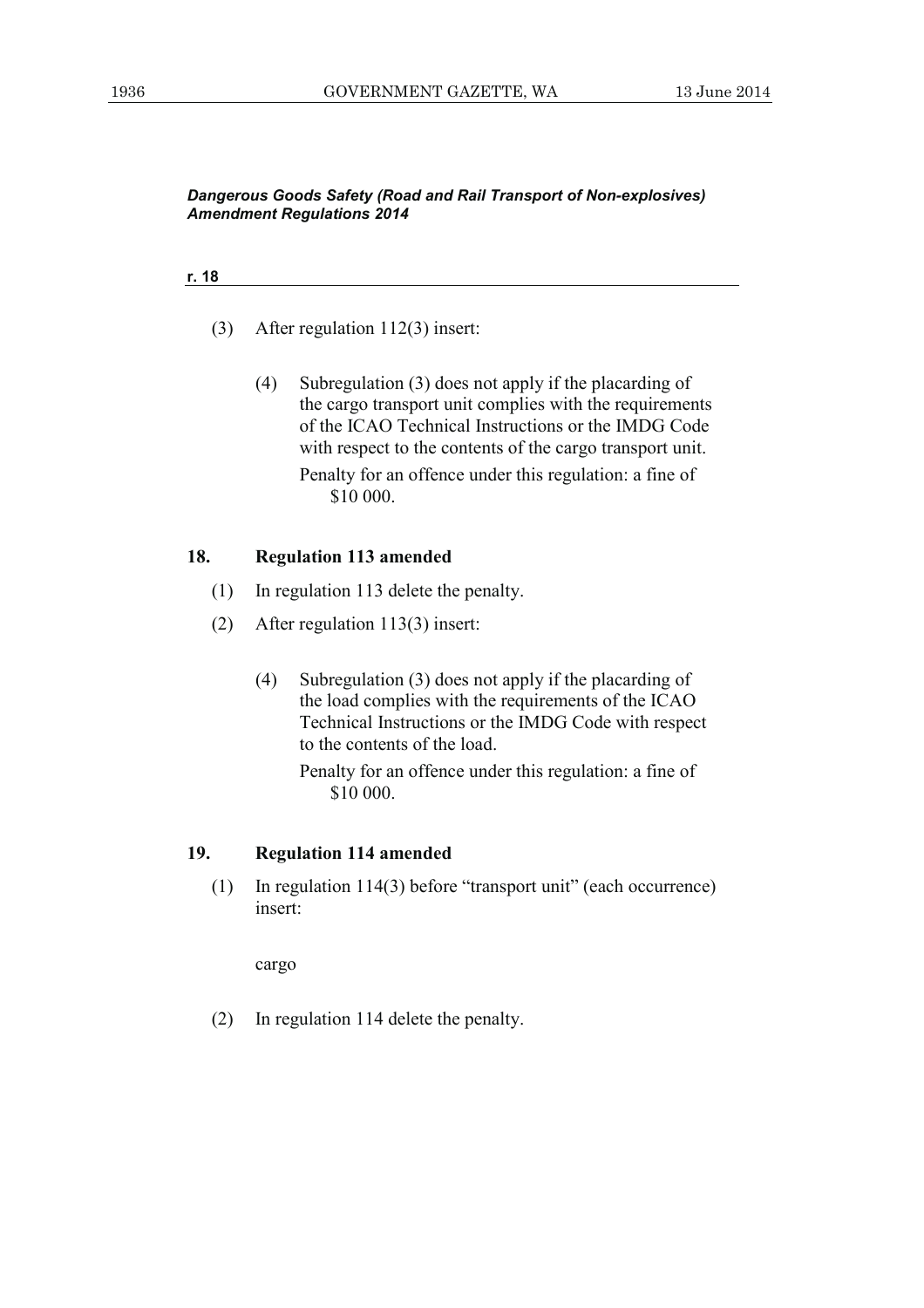#### **r. 20**

- (3) After regulation 114(3) insert:
	- (4) Subregulation (3) does not apply if the placarding of the cargo transport unit complies with the requirements of the ICAO Technical Instructions or the IMDG Code with respect to the contents of the cargo transport unit.

 Penalty for an offence under this regulation: a fine of \$10 000.

# **20. Regulation 115 amended**

In regulation 115(3) before "transport unit" insert:

cargo

# **21. Regulation 126 amended**

(1) In regulation 126(1) delete "of dangerous goods" and insert:

that contains dangerous goods and

- (2) In regulation 126(2):
	- (a) delete "of dangerous goods" and insert:

that contains dangerous goods

(b) before "transport unit" (each occurrence) insert:

cargo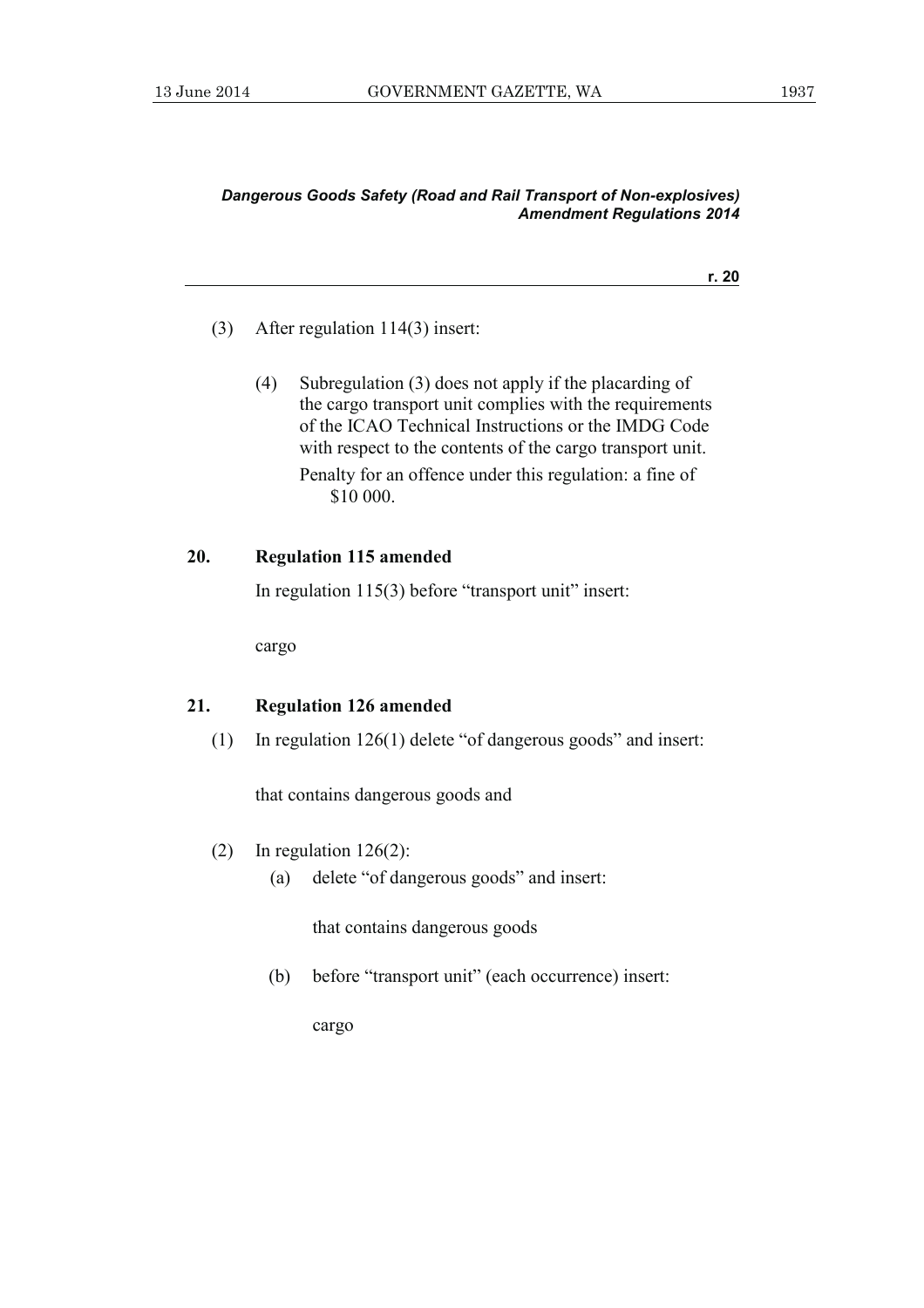| 22. | <b>Regulation 127 amended</b>                                               |
|-----|-----------------------------------------------------------------------------|
| (1) | In regulation $127(1)$ delete "of dangerous goods" and insert:              |
|     | that contains dangerous goods and                                           |
| (2) | In regulation $127(2)$ before "transport unit" (each occurrence)<br>insert: |
|     | cargo                                                                       |
|     |                                                                             |
| 23. | <b>Regulation 128 amended</b>                                               |
| (1) | In regulation $128(1)$ delete "of dangerous goods" and insert:              |
|     | that contains dangerous goods and                                           |
| (2) | In regulation $128(2)$ before "transport unit" insert:                      |

# **24. Regulation 129 amended**

(1) In regulation 129(1) delete "of dangerous goods" and insert:

that contains dangerous goods and

(2) In regulation 129(2) before "transport unit" insert:

cargo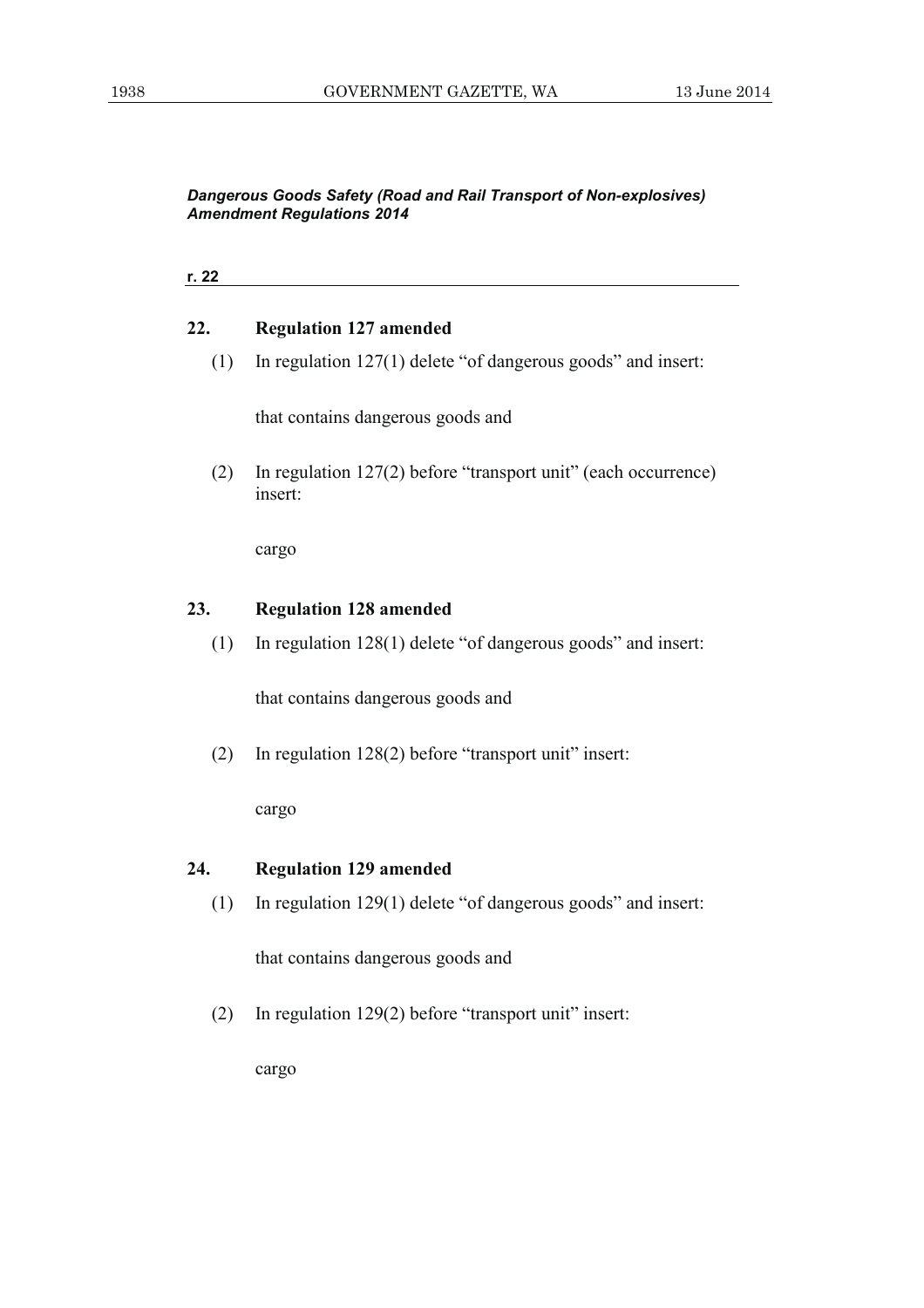**r. 25**

#### **25. Regulation 130 amended**

In regulation 130(1)(b) delete "of dangerous goods" and insert:

that contains dangerous goods but

#### **26. Regulations 146 to 148 replaced**

Delete regulations 146 to 148 and insert:

#### **146. Duty on transferors**

- (1) A person who transfers dangerous goods by bulk transfer must ensure that —
	- (a) for dangerous goods of UN Class 2 that are not in the form of a refrigerated liquid, the quantity of the goods in the tank to which the goods are transferred does not exceed the maximum permitted filling ratio set out in the ADG Code section 10.3.2;
	- (b) in any other case, the ullage in the tank complies with the ADG Code section 10.3.1.
- $(1A)$  If
	- (a) a person is engaged in the bulk transfer of goods that are not dangerous goods to a tank (*tank A*); and
	- (b) tank A is on, or part of, a vehicle; and
	- (c) the person knows, or reasonably ought to know, that the vehicle —
		- (i) is carrying dangerous goods in another tank or in another compartment of tank A; or
		- (ii) is likely to carry dangerous goods in another tank, or in another compartment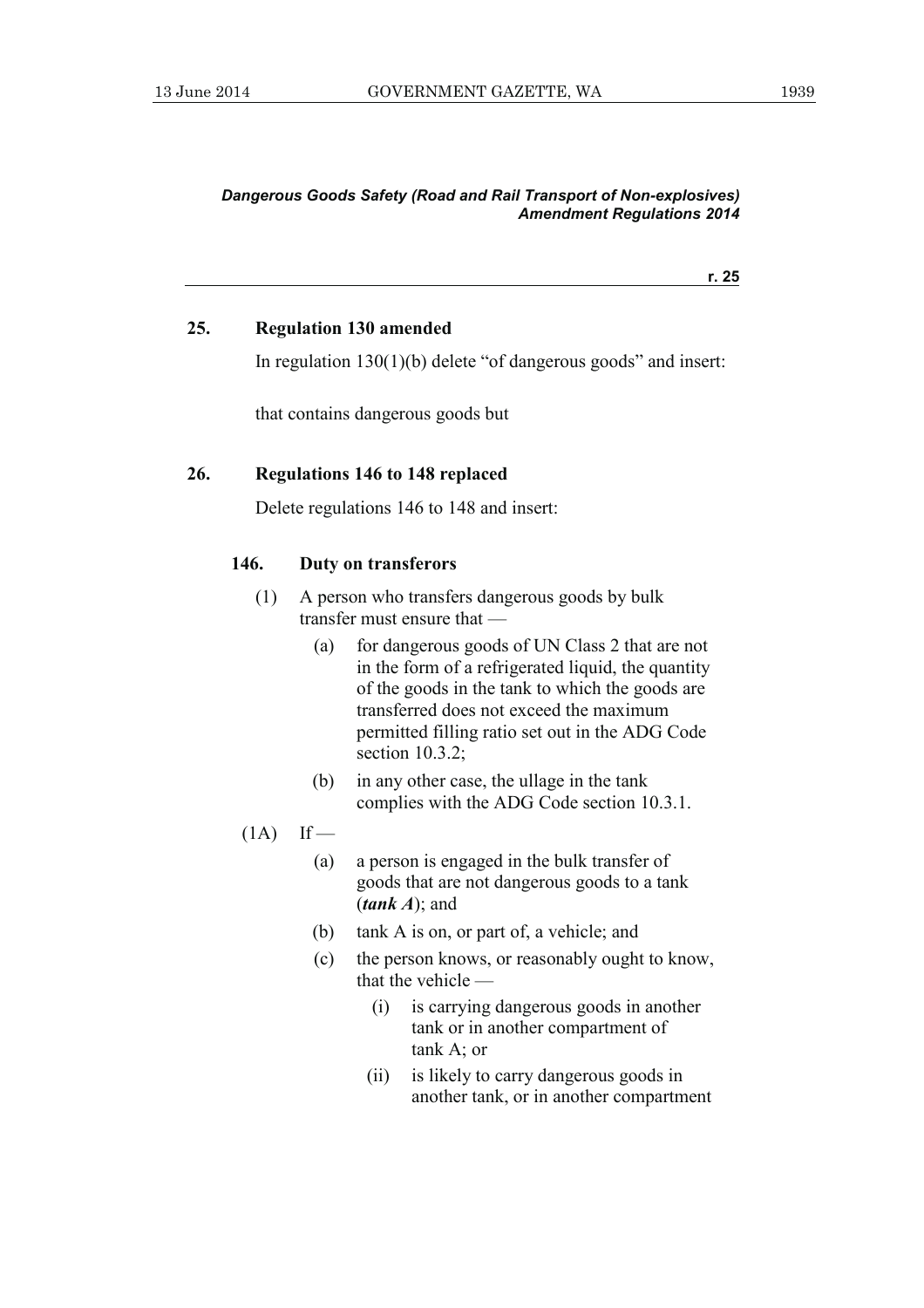**r. 26**

of tank A, before tank A is emptied of the non-dangerous goods —

 the person must ensure that the ullage in tank A in respect of the non-dangerous goods complies with the ADG Code section 10.3.1 as if the goods were dangerous goods.

 Penalty for an offence under this regulation: a fine of \$5 000.

#### **147. Duty on prime contractors and rail operators**

- (1) A prime contractor or rail operator must not transport dangerous goods in a tank if —
	- (a) for dangerous goods of UN Class 2 that are not in the form of a refrigerated liquid, the quantity of the goods in the tank exceeds the maximum permitted filling ratio set out in the ADG Code section 10.3.2;
	- (b) in any other case, the ullage in the tank does not comply with the ADG Code section 10.3.1.
- $(1A)$  If
	- (a) a prime contractor or rail operator uses a vehicle to transport a tank (*tank* **A)** containing goods that are not dangerous goods; and
	- (b) at the same time uses the vehicle to also transport dangerous goods in another tank or in another compartment of tank A —

 the prime contractor or rail operator must ensure that the ullage in tank A in respect of the non-dangerous goods complies with the ADG Code section 10.3.1 as if the goods were dangerous goods.

 Penalty for an offence under this regulation: a fine of \$5 000.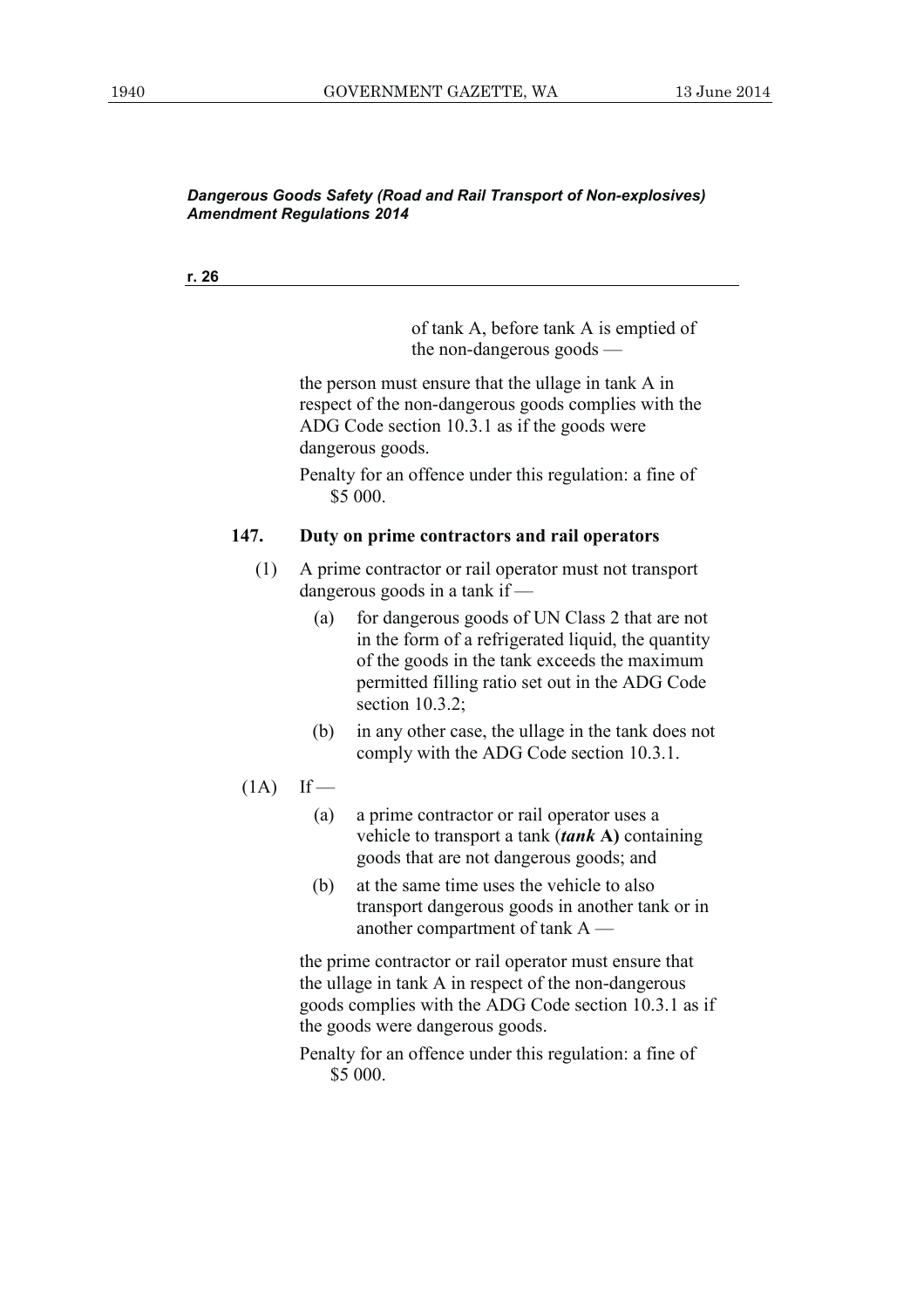#### **148. Duty on drivers**

- (1) A person must not drive a road tank vehicle transporting dangerous goods if the person knows, or ought reasonably to know, that —
	- (a) for dangerous goods of UN Class 2 that are not in the form of a refrigerated liquid, the quantity of the goods in the tank exceeds the maximum permitted filling ratio set out in the ADG Code section 10.3.2;
	- (b) in any other case, the ullage in the tank does not comply with the ADG Code section 10.3.1.
- $(2)$  If
	- (a) a road vehicle contains in a tank (*tank A*) goods that are not dangerous goods; and
	- (b) at the same time the vehicle contains dangerous goods in another tank or in another compartment of tank A —

 a person must not drive the vehicle if the person knows, or reasonably ought to know, that the ullage in tank A in respect of the non-dangerous goods would not comply with the ADG Code section 10.3.1 if the goods in it were dangerous goods.

 Penalty for an offence under this regulation: a fine of \$5 000.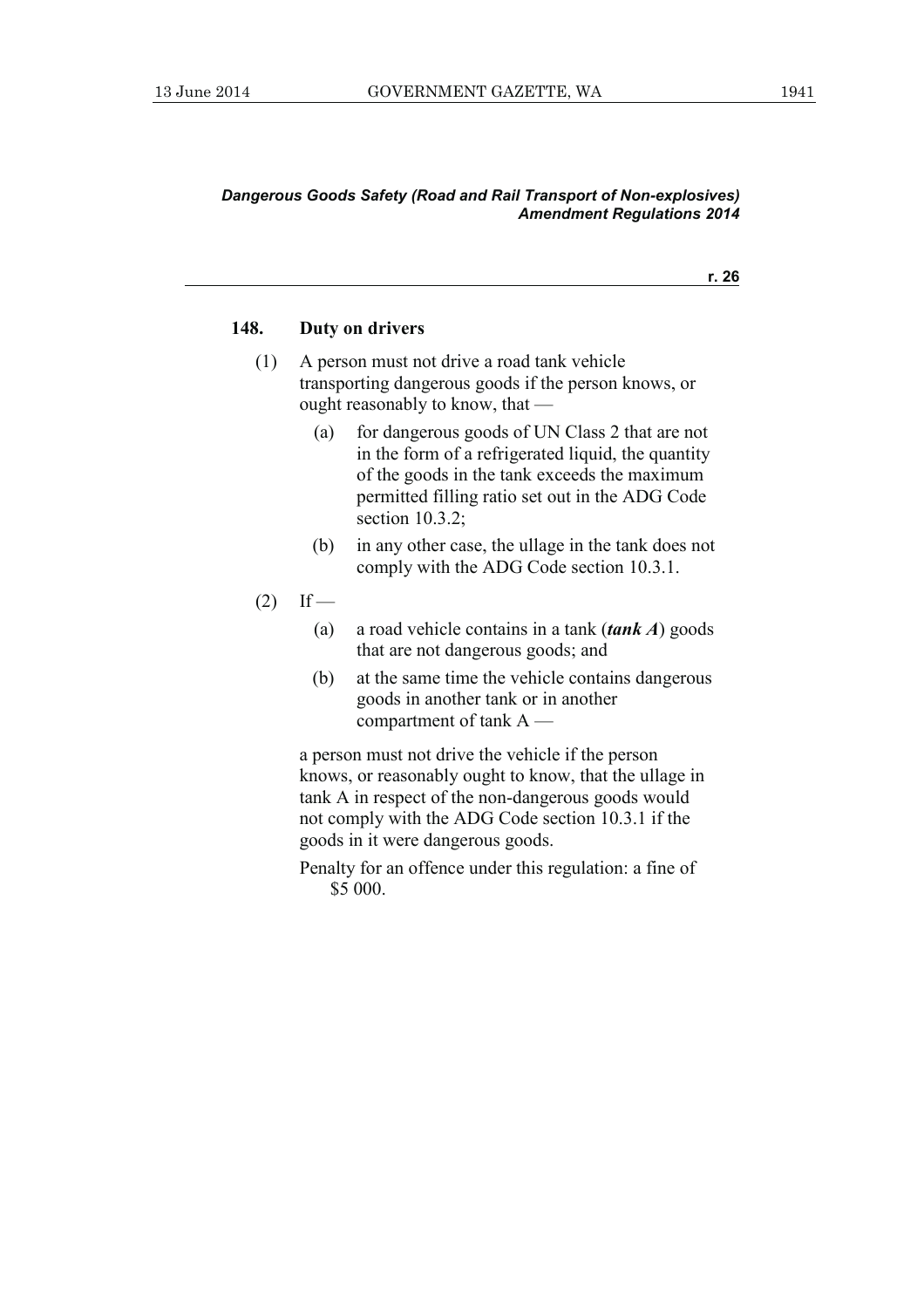**r. 27**

# **27. Regulation 152 replaced**

Delete regulation 152 and insert:

# **152. Duty on prime contractors**

 A prime contractor must ensure that a person does not drive a road vehicle used by the prime contractor to transport dangerous goods if —

- (a) the person has not been given transport documentation that complies with the ADG Code Chapter 1.1 for the goods; and
- (b) the documentation is not readily able to be located in the vehicle in accordance with the ADG Code Chapter 11.1.

Penalty: a fine of \$5 000.

#### **28. Regulation 154 amended**

Delete regulation 154(1) and insert:

- (1) The driver of a road vehicle transporting dangerous goods —
	- (a) must carry transport documentation for the goods; and
	- (b) must ensure that the documentation is located in the vehicle in accordance with the ADG Code Chapter 11.1.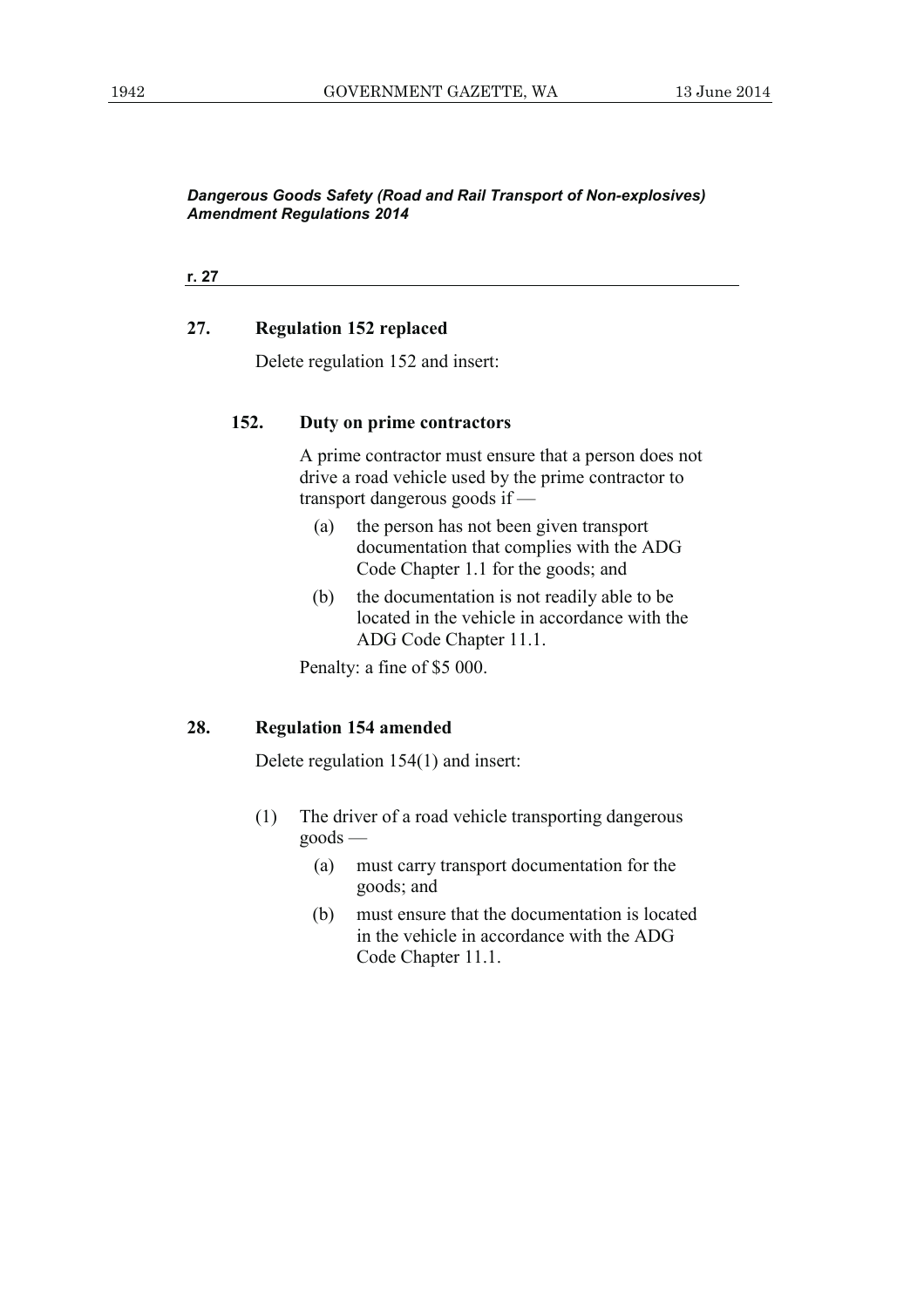**r. 29**

# **29. Regulation 156A inserted**

After regulation 155 insert:

#### **156A. Prime contactor's duties: retention of documents**

- (1) This regulation applies if these regulations or the ADG Code require a prime contractor to create or use a document in relation to the transport of dangerous goods.
- (2) The prime contractor must retain the document, or a copy of the document, for at least 3 months after the transport of the dangerous goods by the prime contractor finishes.

Penalty: a fine of \$5 000.

- (3) It is not a failure to comply with subregulation (2) if
	- (a) a document, or a copy of a document, is retained in a form other than paper; and
	- (b) a readily legible paper copy of the document or copy can be readily created at any time during the 3 months at the request of a DGO.

#### **30. Regulation 159 amended**

In regulation 159(1) before "transport unit" insert:

cargo

#### **31. Regulation 167 amended**

(1) In regulation 167 delete the penalty.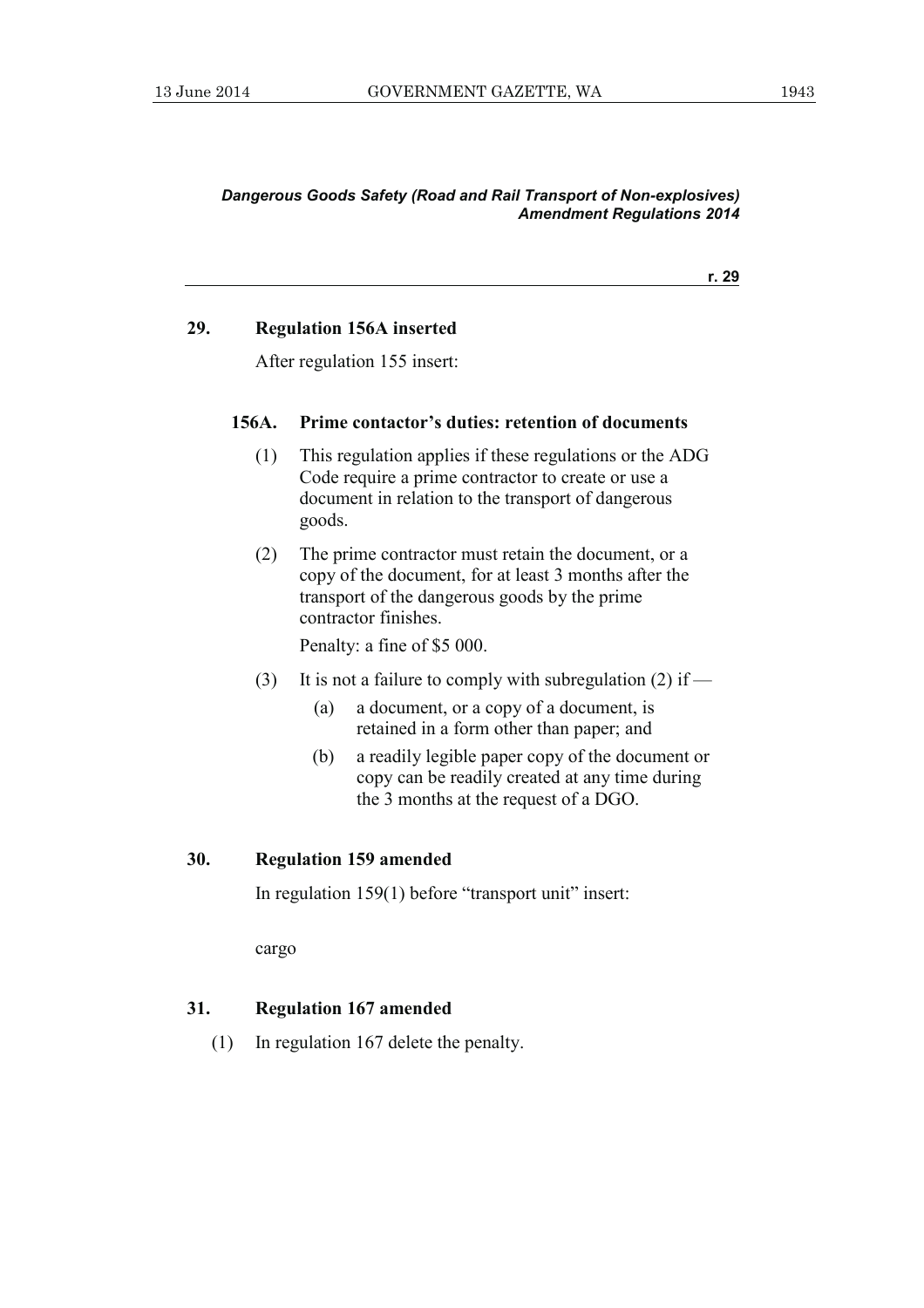#### **r. 32**

- (2) After regulation 167(2) insert:
	- (3) If the road vehicle is towed while still carrying dangerous goods that would require the driver of the vehicle to hold a dangerous goods driver licence, the prime contractor must ensure that the driver of the tow truck towing the vehicle —
		- (a) holds a dangerous goods driver licence that would authorise him or her to drive a vehicle with those dangerous goods; or
		- (b) is accompanied in the cabin of the tow truck by a person who holds a dangerous goods driver licence that would authorise him or her to drive a vehicle with those dangerous goods.
		- Penalty for an offence under this regulation: a fine of \$5 000.

#### **32. Regulation 180 amended**

 In regulation 180(2)(c) delete "Australian Transport Council." and insert:

Standing Council on Transport and Infrastructure.

#### **33. Regulation 190 amended**

In regulation 190(1) delete "exemption"  $(1<sup>st</sup>$  occurrence) and insert:

exemption, or an exemption that the Chief Officer has granted,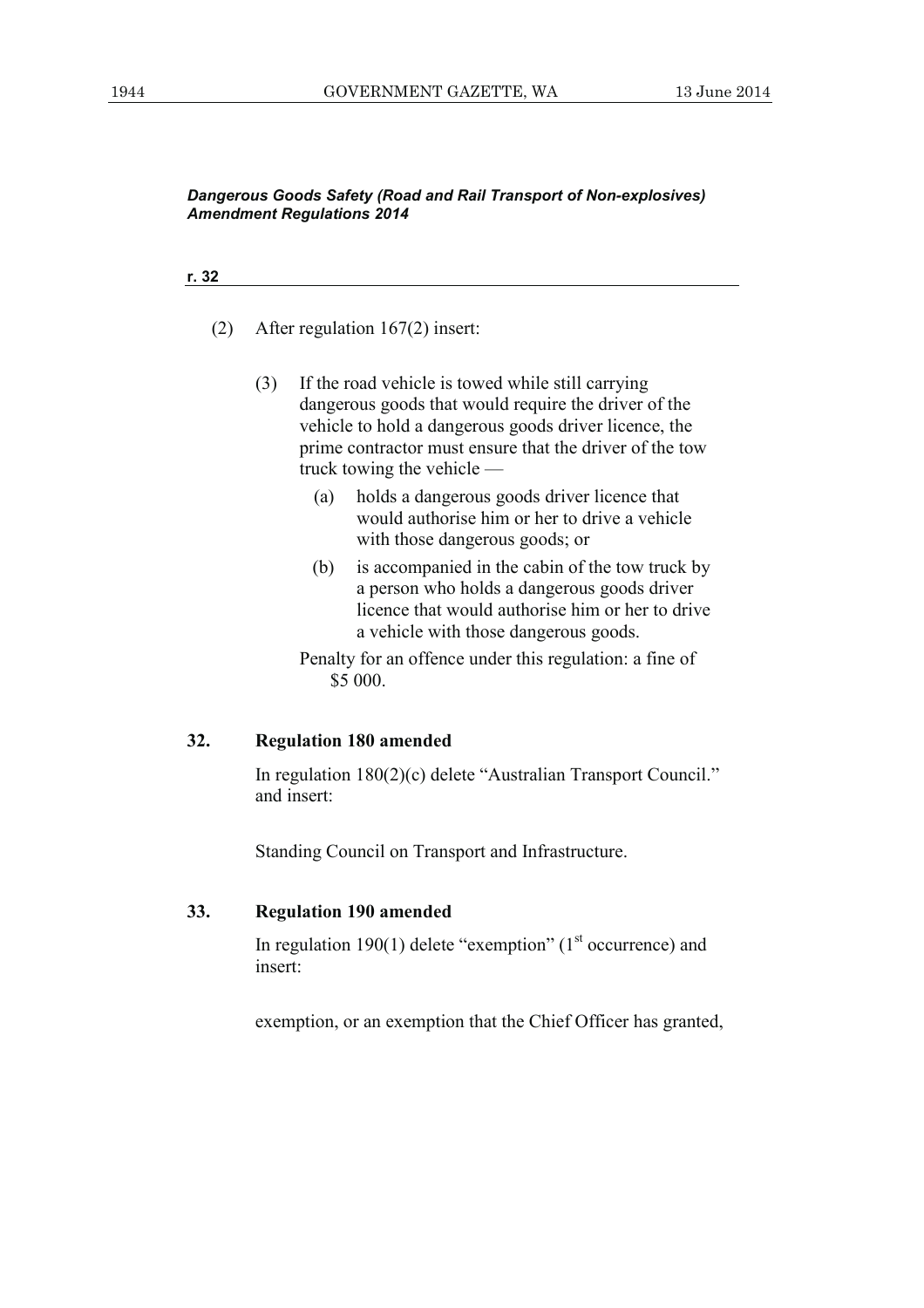#### **r. 34**

#### **34. Regulation 191 amended**

In regulation  $191(1)(a)$  delete "exemption" and insert:

exemption, or an exemption,

 Note: The heading to amended regulation 191 is to read: **Effect of CAP decisions about exemptions** 

#### **35. Regulation 204 amended**

In regulation 204(1) delete " approval" ( $1<sup>st</sup>$  occurrence) and insert:

approval, or an approval that the Chief Officer has given,

# **36. Regulation 205 amended**

In regulation  $205(1)(a)$  delete "approval" and insert:

approval, or an approval,

Note: The heading to amended regulation 205 is to read:

**Effect of CAP decisions about approvals** 

## **37. Part 17A inserted**

After regulation 212 insert:

# **Part 17A — Determinations**

#### **213A. Reference of determinations to CAP**

 (1) The Chief Officer must refer an application for a determination, or a determination that the Chief Officer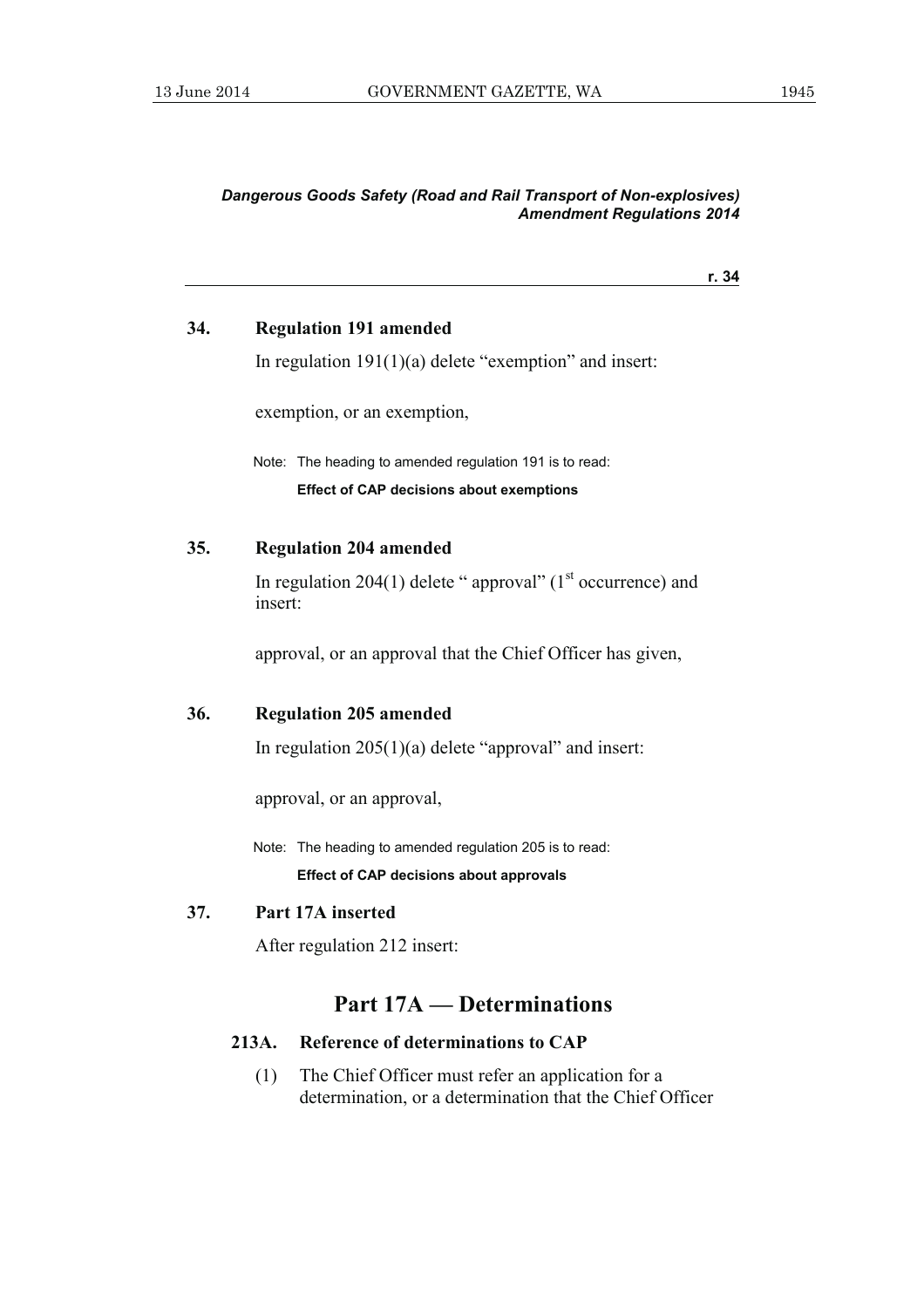#### **r. 37**

has made, to CAP if the Chief Officer considers that the determination should have effect in all participating jurisdictions or participating jurisdictions including this State.

- (2) The Chief Officer must refer to CAP a determination having effect in this jurisdiction and one or more other participating jurisdictions, if —
	- (a) the Chief Officer considers that the determination should be revoked or varied; or
	- (b) a corresponding authority recommends to the Chief Officer in writing that the determination should be revoked or varied.

#### **213B. Effect of CAP decisions about determinations**

- (1) This regulation applies if  $-$ 
	- (a) an application for a determination, or a determination, is referred to CAP under regulation 213A(1); and
	- (b) CAP decides
		- (i) that the determination should be made, what the terms of the determination should be, and that the determination should have effect in all participating jurisdictions or participating jurisdictions including this State; or
		- (ii) that the determination should not have effect in this State.
- (2) The Chief Officer must have regard to CAP's decision.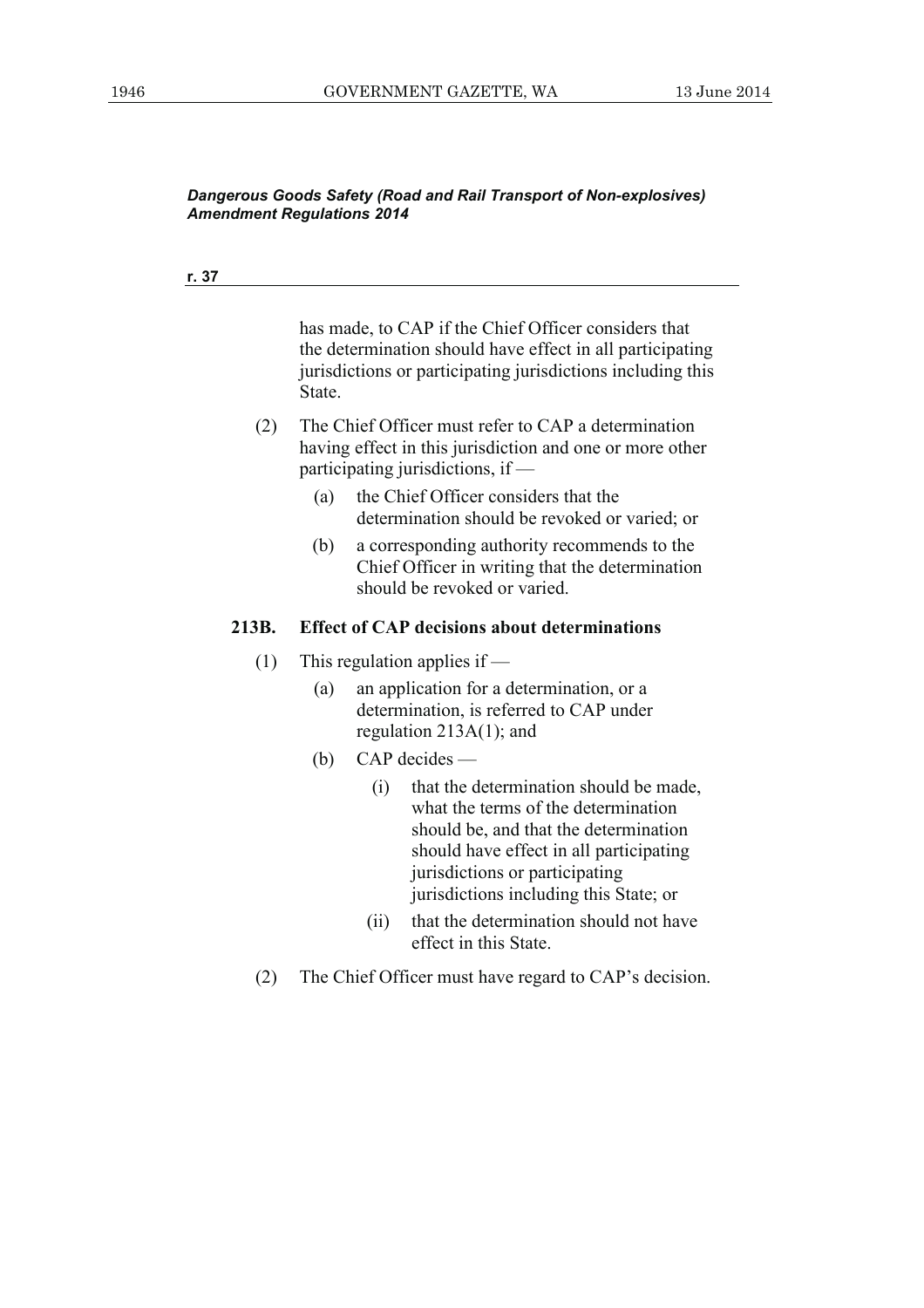**r. 38**

#### **213C. Effect of CAP decisions about revoking or varying determinations**

- (1) This regulation applies if
	- (a) a determination is referred to CAP under regulation 213A(2); and
	- (b) CAP decides that the determination
		- (i) should, or should not, be revoked; or
		- (ii) should be varied (whether or not CAP's decision is the same as the variation proposed by the Chief Officer), and should have effect as varied in all participating jurisdictions or participating jurisdictions including this State; or
		- (iii) should not be varied.
- (2) The Chief Officer must have regard to CAP's decision.

#### **38. Regulation 215 amended**

(1) In regulation 215(2) delete "subregulation (4)," and insert:

subregulations (4) and (5),

- (2) After regulation 215(4) insert:
	- (5) A road vehicle used to transport dangerous goods need not be licensed under this Part if a determination made under regulation 19 permits a road vehicle that is not licensed under this Part to be used to transport the particular dangerous goods.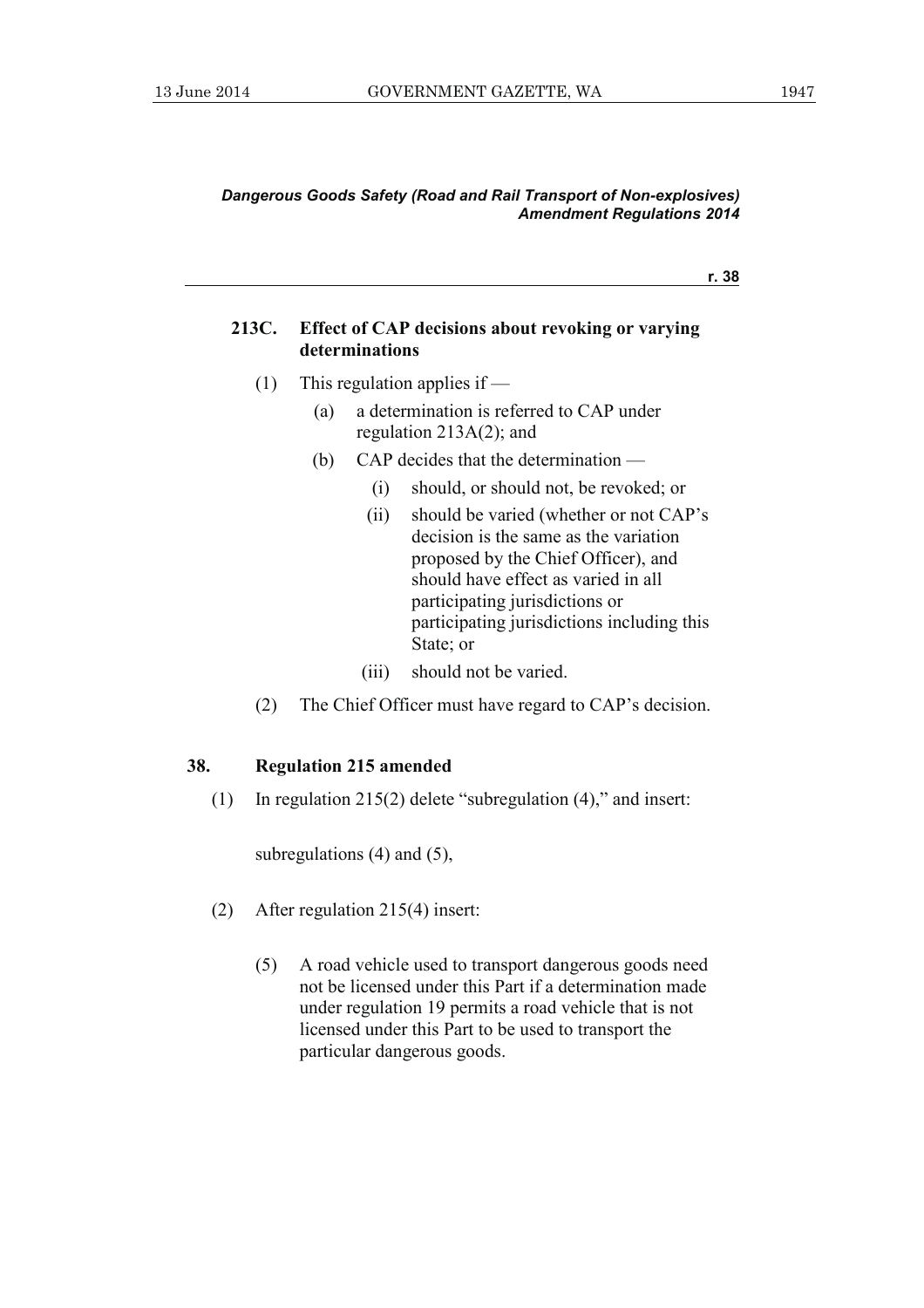**r. 39**

#### **39. Regulation 257 amended**

Delete regulation 257(2) and insert:

- (2) Each load bearing vehicle, whether or not a motor vehicle and whether or not it is being used in combination with another vehicle, is a vehicle for the purposes of subregulation (1).
- Note: Under regulation 4, *vehicle* is defined as including a combination. It is not the purpose of subregulation (2) to require insurance in respect of each individual component of a combination being used in a combination. In the case of a combination, subregulation (1) only requires that there be insurance for the combination as a whole.

#### **40. Regulation 258 amended**

Delete regulation 258(2) and insert:

- (2) Each load bearing vehicle, whether or not a motor vehicle and whether or not it is being used in combination with another vehicle, is a vehicle for the purposes of subregulation (1).
- Note: Under regulation 4, *vehicle* is defined as including a combination. It is not the purpose of subregulation (2) to require insurance in respect of each individual component of a combination being used in a combination. In the case of a combination, subregulation (1) only requires that there be insurance for the combination as a whole.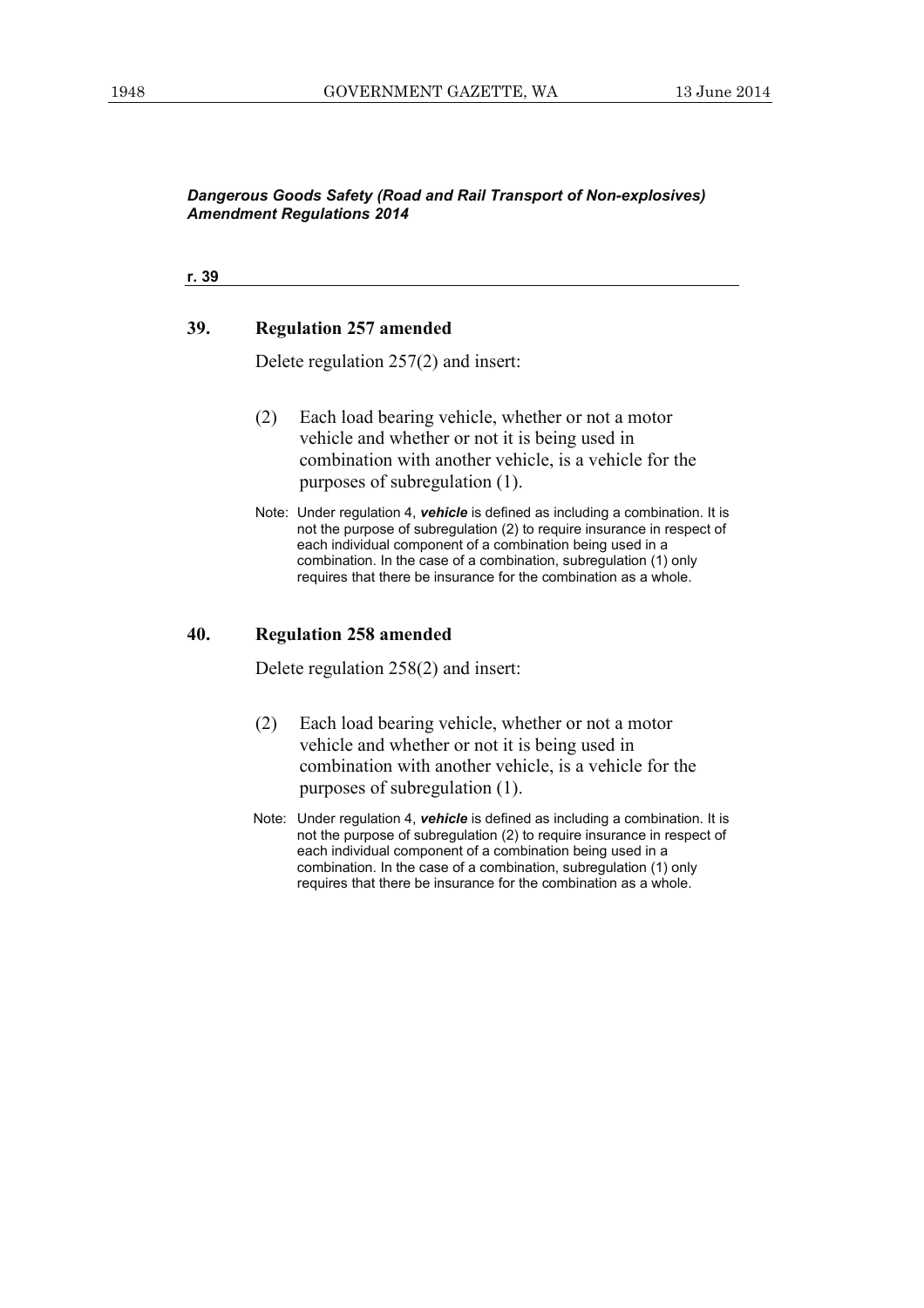**r. 41**

#### **41. Part 23 Division 3 inserted**

At the end of Part 23 insert:

# **Division 3 — Provision for** *Dangerous Goods Safety (Road and Rail Transport of Non-explosives) Amendment Regulations 2014*

# **284. Transitional provision for offence involving compliance with ADG Code**

 A person does not commit an offence against the Act or these regulations in relation to the transport of dangerous goods by road or rail if —

- (a) the offence relates to non-compliance with the ADG Code; and
- (b) the transport takes place before 1 July 2015; and
- (c) the person transports the goods in accordance with the ADG Code as it was defined in regulation 4 immediately before the *Dangerous Goods Safety (Road and Rail Transport of Non-explosives) Amendment Regulations 2014* regulation 4 came into operation.

# **42. Schedule 1 amended**

In Schedule 1:

(a) delete item 35 and insert:

35. Regulation  $146(1)$  300